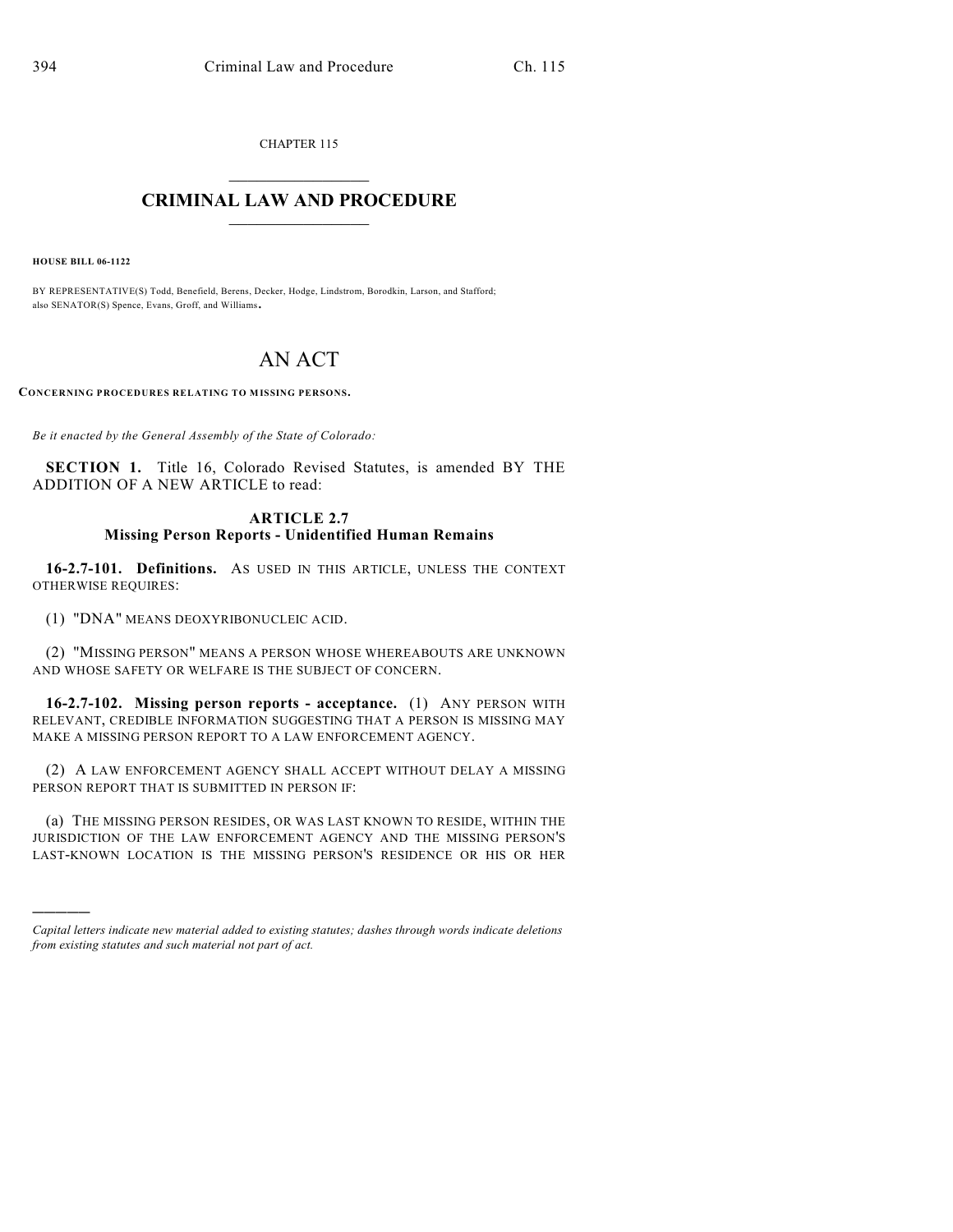## LOCATION IS UNKNOWN; OR

(b) THERE IS CREDIBLE INFORMATION INDICATING THAT THE MISSING PERSON WAS LAST BELIEVED TO BE WITHIN THE JURISDICTION OF THE LAW ENFORCEMENT AGENCY.

(3) EACH LAW ENFORCEMENT AGENCY IS ENCOURAGED TO ACCEPT A MISSING PERSON REPORT SUBMITTED BY TELEPHONE OR BY ELECTRONIC OR OTHER MEDIA TO THE EXTENT THAT:

(a) THE REPORT MEETS THE CONDITIONS OF PARAGRAPH (a) OR (b) OF SUBSECTION (2) OF THIS SECTION; AND

(b) ACCEPTANCE OF THE REPORT IS CONSISTENT WITH LAW ENFORCEMENT POLICIES OR PRACTICES.

(4) A LAW ENFORCEMENT AGENCY SHALL NOT REFUSE TO ACCEPT A MISSING PERSON REPORT ON THE BASIS THAT THE MISSING PERSON HAS NOT YET BEEN MISSING FOR ANY LENGTH OF TIME.

(5) NOTWITHSTANDING THE PROVISIONS OF SUBSECTIONS (2) AND (3) OF THIS SECTION, A LAW ENFORCEMENT AGENCY IS NOT REQUIRED TO ACCEPT A MISSING PERSON REPORT IF THE PERSON IS THE SUBJECT OF A MISSING PERSON REPORT UNDER INVESTIGATION BY ANOTHER LAW ENFORCEMENT AGENCY WITHIN THIS STATE.

**16-2.7-103. Missing person reports - response.** UPON RECEIVING A REPORT OF A MISSING PERSON, A LAW ENFORCEMENT AGENCY SHALL ASSESS THE INFORMATION RECEIVED FROM THE REPORTING PERSON AND OTHER AVAILABLE INFORMATION. THE LAW ENFORCEMENT AGENCY SHALL THEN DETERMINE THE BEST COURSE OF ACTION BASED ON THE CIRCUMSTANCES. IF THE MISSING PERSON IS EIGHTEEN YEARS OF AGE OR OLDER AND HAS ALLEGEDLY BEEN MISSING FOR TWENTY-FOUR HOURS OR MORE, SUCH ACTION SHALL INCLUDE ENTRY OF RELEVANT INFORMATION INTO STATE AND NATIONAL DATABASES AND APPROPRIATE COMMUNICATIONS WITH OTHER LAW ENFORCEMENT AGENCIES THAT MAY ASSIST IN LOCATING THE MISSING PERSON. IF THE MISSING PERSON IS UNDER EIGHTEEN YEARS OF AGE, THE LAW ENFORCEMENT AGENCY SHALL, WITHIN TWENTY-FOUR HOURS AFTER RECEIVING THE REPORT, NOTIFY THE COLORADO BUREAU OF INVESTIGATION PURSUANT TO SECTION 24-33.5-415.1 (3).

**16-2.7-104. Unidentified human remains - reporting - DNA samples.** (1) EXCEPT AS PROVIDED IN SECTION 24-80-1303, C.R.S., WITH REGARD TO ANTHROPOLOGICAL INVESTIGATIONS, A PERSON WHO HAS CUSTODY OF UNIDENTIFIED HUMAN REMAINS SHALL IMMEDIATELY NOTIFY THE CORONER OR MEDICAL EXAMINER OF THE COUNTY IN WHICH THE REMAINS ARE LOCATED AND THE SHERIFF, POLICE CHIEF, OR LAND MANAGING AGENCY OFFICIAL IN ACCORDANCE WITH SECTION 24-80-1302 (1), C.R.S.

(2) IF A CORONER OR MEDICAL EXAMINER TAKES LEGAL CUSTODY OF UNIDENTIFIED HUMAN REMAINS PURSUANT TO SECTION 24-80-1302 (2), C.R.S., OR SECTION 30-10-606 (1.2), C.R.S., THE CORONER OR MEDICAL EXAMINER SHALL MAKE REASONABLE ATTEMPTS TO IDENTIFY THE HUMAN REMAINS. THESE ATTEMPTS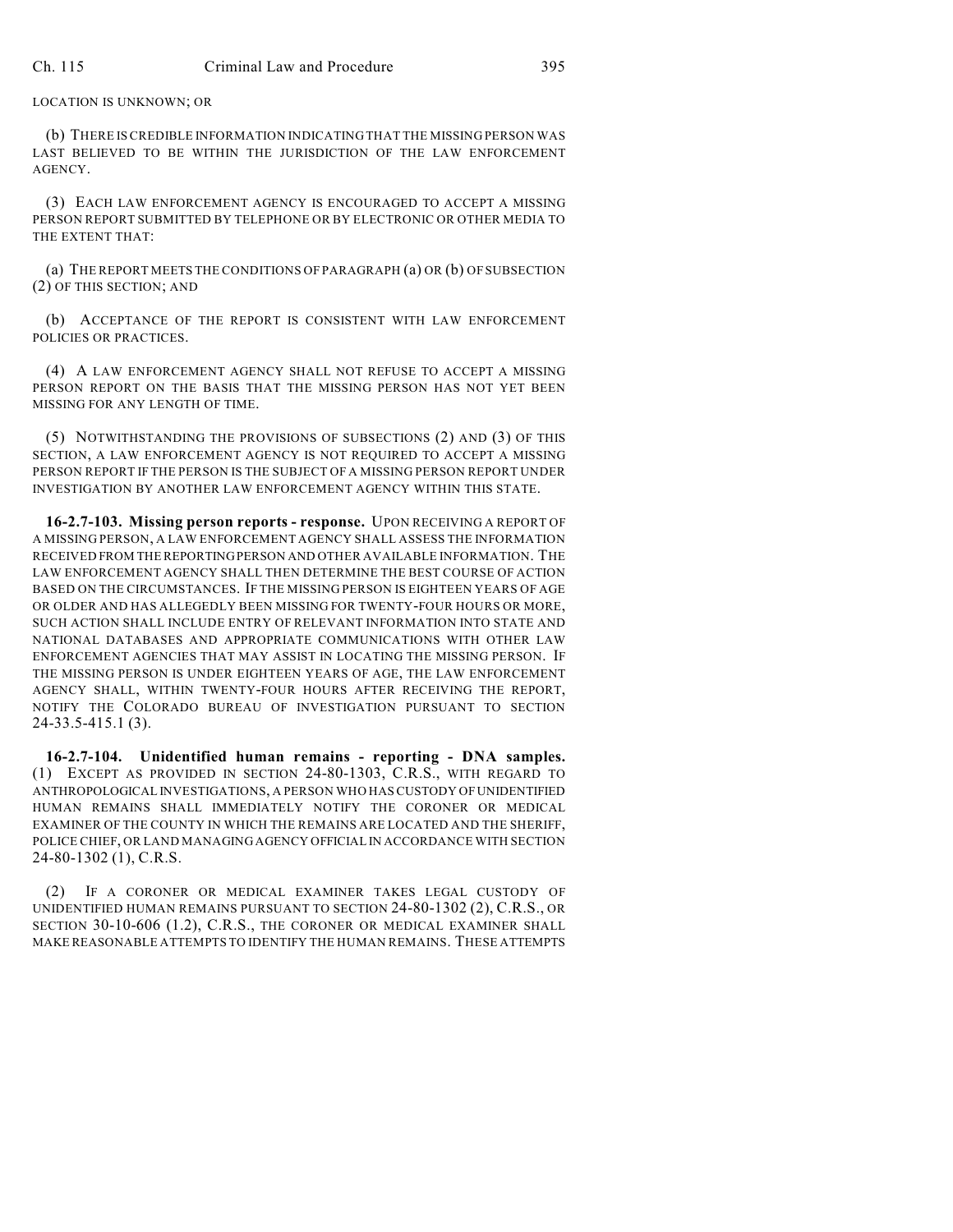MAY INCLUDE, BUT NEED NOT BE LIMITED TO, OBTAINING:

(a) PHOTOGRAPHS OF THE HUMAN REMAINS PRIOR TO AN AUTOPSY;

(b) DENTAL OR SKELETAL X RAYS OF THE HUMAN REMAINS;

(c) PHOTOGRAPHS OF ITEMS FOUND WITH THE HUMAN REMAINS;

(d) FINGERPRINTS FROM THE HUMAN REMAINS;

(e) SAMPLES OF TISSUE SUITABLE FOR DNA TYPING FROM THE HUMAN REMAINS;

(f) SAMPLES OF WHOLE BONE OR HAIR FROM THE HUMAN REMAINS SUITABLE FOR DNA TYPING.

(3) IF A CORONER OR MEDICAL EXAMINER TAKES LEGAL CUSTODY OF UNIDENTIFIED HUMAN REMAINS PURSUANT TO SECTION 24-80-1302 (2), C.R.S., OR SECTION 30-10-606 (1.2), C.R.S., THE CORONER OR MEDICAL EXAMINER SHALL:

(a) ENTER INFORMATION CONCERNING THE PHYSICAL APPEARANCE AND STRUCTURE OF THE UNIDENTIFIED HUMAN REMAINS, INCLUDING DNA TYPING INFORMATION, INTO THE NATIONAL CRIME INFORMATION CENTER DATABASE; OR

(b) WORK WITH LAW ENFORCEMENT OFFICIALS TO ENSURE THAT INFORMATION CONCERNING THE PHYSICAL APPEARANCE AND STRUCTURE OF THE UNIDENTIFIED HUMAN REMAINS, INCLUDING DNA TYPING INFORMATION, IS ENTERED INTO THE NATIONAL CRIME INFORMATION CENTER DATABASE.

(4) A CORONER OR MEDICAL EXAMINER SHALL NEITHER DISPOSE OF NOR ENGAGE IN ACTIONS THAT WILL MATERIALLY AFFECT UNIDENTIFIED HUMAN REMAINS BEFORE THE CORONER OR MEDICAL EXAMINER:

(a) OBTAINS FROM THE UNIDENTIFIED HUMAN REMAINS SAMPLES SUITABLE FOR DNA IDENTIFICATION AND ARCHIVING, IF POSSIBLE;

(b) OBTAINS PHOTOGRAPHS OF THE UNIDENTIFIED HUMAN REMAINS; AND

(c) EXHAUSTS ALL OTHER APPROPRIATE STEPS FOR IDENTIFICATION OF THE HUMAN REMAINS.

(5) UNTIL ALL AVAILABLE INFORMATION CONCERNING THE PHYSICAL APPEARANCE AND STRUCTURE OF UNIDENTIFIED HUMAN REMAINS IN ENTERED INTO THE NATIONAL CRIME INFORMATION CENTER DATABASE, CREMATION OF UNIDENTIFIED HUMAN REMAINS IS PROHIBITED.

**SECTION 2.** Part 6 of article 10 of title 30, Colorado Revised Statutes, is amended BY THE ADDITION OF A NEW SECTION to read:

**30-10-622. Unidentified human remains - DNA samples.** (1) IF A CORONER OR MEDICAL EXAMINER TAKES LEGAL CUSTODY OF UNIDENTIFIED HUMAN REMAINS PURSUANT TO SECTION 24-80-1302 (2), C.R.S., OR SECTION 30-10-606 (1.2), THE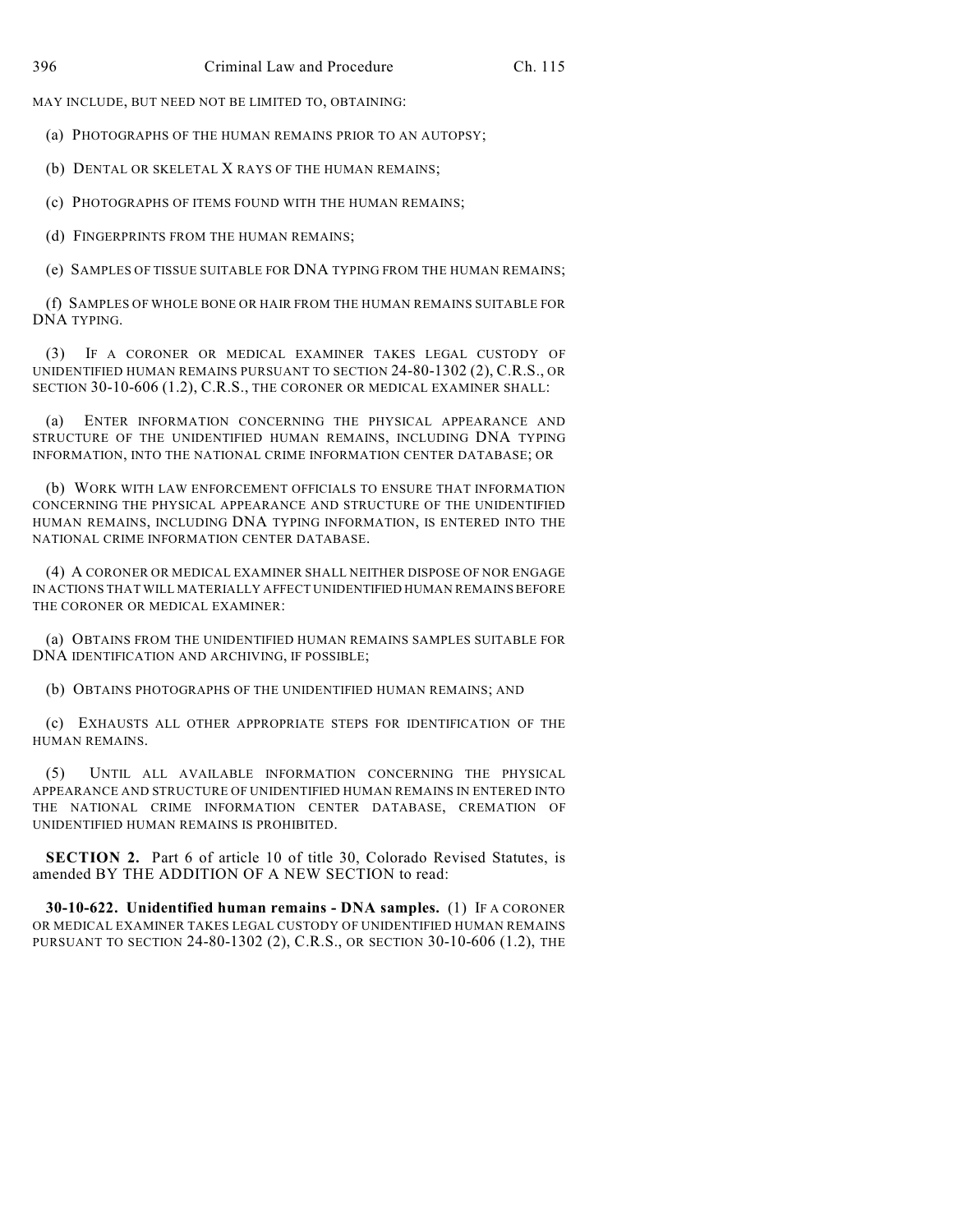CORONER OR MEDICAL EXAMINER SHALL:

(a) MAKE REASONABLE ATTEMPTS TO IDENTIFY THE REMAINS PURSUANT TO SECTION 16-2.7-104 (2), C.R.S.; AND

(b) ENSURE THAT INFORMATION CONCERNING THE PHYSICAL APPEARANCE AND STRUCTURE OF THE UNIDENTIFIED HUMAN REMAINS, INCLUDING DNA TYPING INFORMATION, IS ENTERED INTO THE NATIONAL CRIME INFORMATION CENTER DATABASE, PURSUANT TO SECTION 16-2.7-104 (3), C.R.S.

**SECTION 3.** 24-80-1302, Colorado Revised Statutes, is amended to read:

**24-80-1302. Discovery of human remains.** (1) Except as provided in section 24-80-1303 with regard to anthropological investigations, any person who discovers on any land suspected human skeletal remains or who knowingly disturbs such remains shall immediately notify the coroner OR MEDICAL EXAMINER of the county wherein the remains are located and the sheriff, police chief, or land managing agency official.

(2) The coroner OR MEDICAL EXAMINER shall conduct an on-site inquiry within forty-eight hours of AFTER such notification to attempt to determine whether such skeletal remains are human remains and to determine their forensic value. If the coroner is unable to make such determinations, the police chief, the sheriff, the coroner, or the land managing agency official shall request the forensic anthropologist of the Colorado bureau of investigation to assist in making such determinations. IF IT IS CONFIRMED THAT THE REMAINS ARE HUMAN REMAINS AND OF FORENSIC VALUE, THE CORONER OR MEDICAL EXAMINER SHALL TAKE LEGAL CUSTODY OF THE HUMAN REMAINS PURSUANT TO SECTION 30-10-606 (1.2), C.R.S. If it is confirmed that the remains are human remains but of no forensic value, the coroner OR MEDICAL EXAMINER shall notify the state archaeologist of the discovery. The state archaeologist shall recommend security measures for the site.

(3) Prior to further disturbance, the state archaeologist shall cause the human remains to be examined by a qualified archaeologist to determine whether the remains are more than one hundred years old and to evaluate the integrity of their archaeological context. Complete documentation of the archaeological context of the human remains shall be accomplished in a timely manner.

(4) (a) If the on-site inquiry discloses that the human remains are native American, the state archaeologist shall notify the commission.

(b) The remains shall be disinterred unless the landowner, the state archaeologist, and the chairman of the commission or his designee unanimously agree to leave the remains in situ.

(c) Disinterment shall be conducted carefully, respectfully, and in accordance with proper archaeological methods and by an archaeologist who holds a permit issued under sections 24-80-405 and 24-80-406. In the event the remains are left in situ, they shall be covered over.

(d) Without the landowner's express consent for an extension of time,